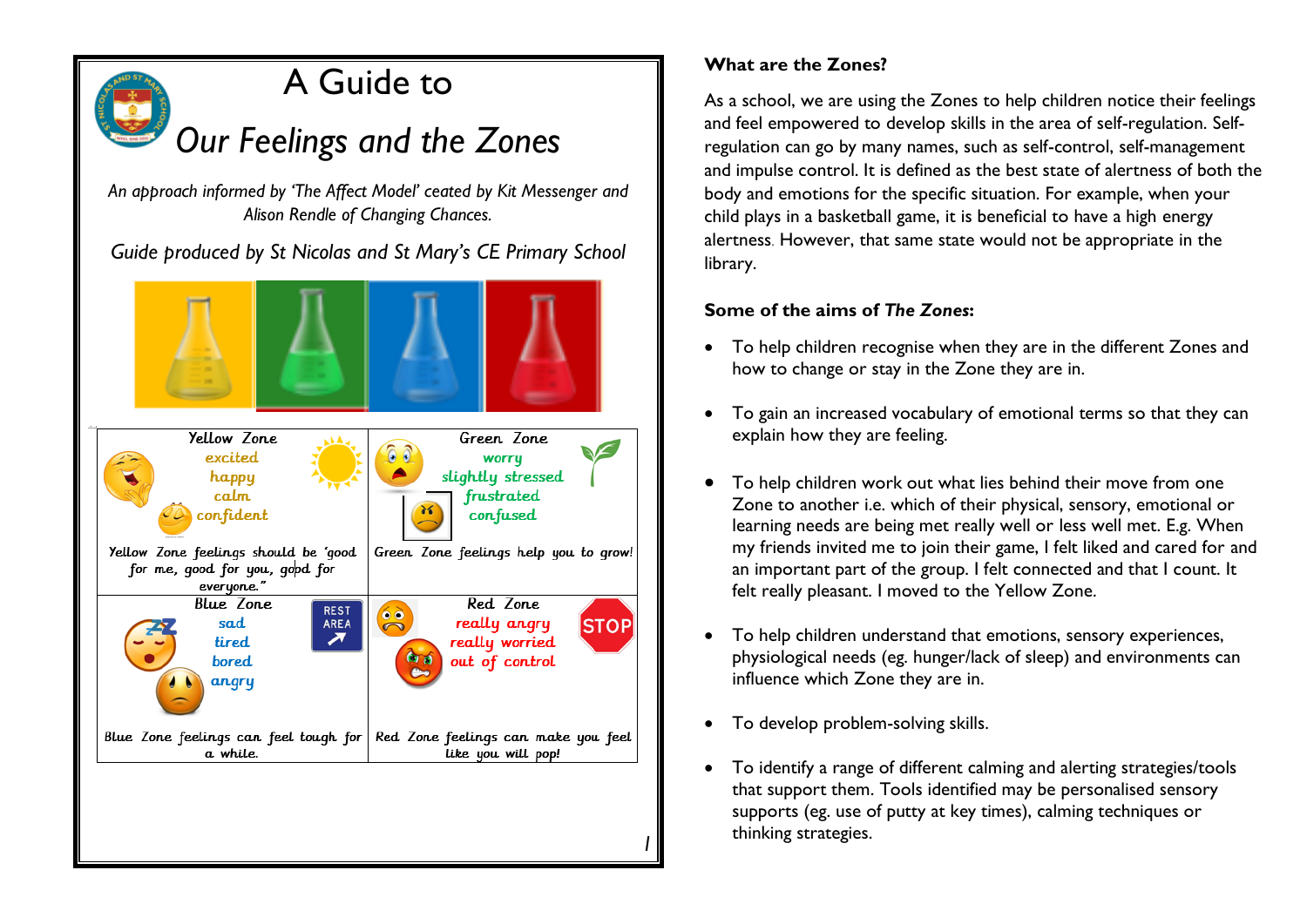A key part in this approach is your child noticing their feelings. Noticing whether they are having pleasant or unpleasant feelings.



#### **Big un** pleasant feeling

**Big** pleasant feeling

*Which different feelings are you having? Are they pleasant or unpleasant feelings? How big are the feelings? Are they high energy or low energy feelings?*

Examples of high energy feelings: excited, angry, anxious, surprised. Low energy feelings: chilled, happy, sad, a bit low.



**Noticing how your body is feeling is the first step in becoming brain fit!**

## **The Zones can be easily remembered:**

**Green:** for growth!



You may get Green Zone feelings before doing a presentation to the rest of the class, going into school for the first time and meeting your new teacher. These

When we have these Yellow Zone experiences, our brain releases feel good chemicals. Having these good times can mean that you will find it easier to manage any more unpleasant feelings when you experience them.

What is important in the Yellow Zone is making sure that we are getting these pleasant feelings in a helpful way that is 'good for me, good for you, good for

everyone'. Sometimes we can get pleasant feelings by calling out or taking a toy from someone – this is not helpful to others.



**Blue:** Rest area where you pull over

when you're tired and need to recharge and put the right support in place. Blue Zone feelings can feel tough for some time. It could be that you are not sleeping well, your pet has died or you feel upset that you **REST** AREA have fallen over.  $\overline{\phantom{a}}$ 

It is important to think, 'How am I managing this unpleasant feeling? Have I got the right support?'

**Red:** Stop and seek support. Red Zone feelings may make you feel like you will pop!

We can experience the Red Zone if we are having too many Blue Zone experiences for too long. If we are feeling worried and stressed for too long then we may start to feel extremely worried, angry or stressed.

When we are feeling like we might pop, we need to talk to the people around us who will help.